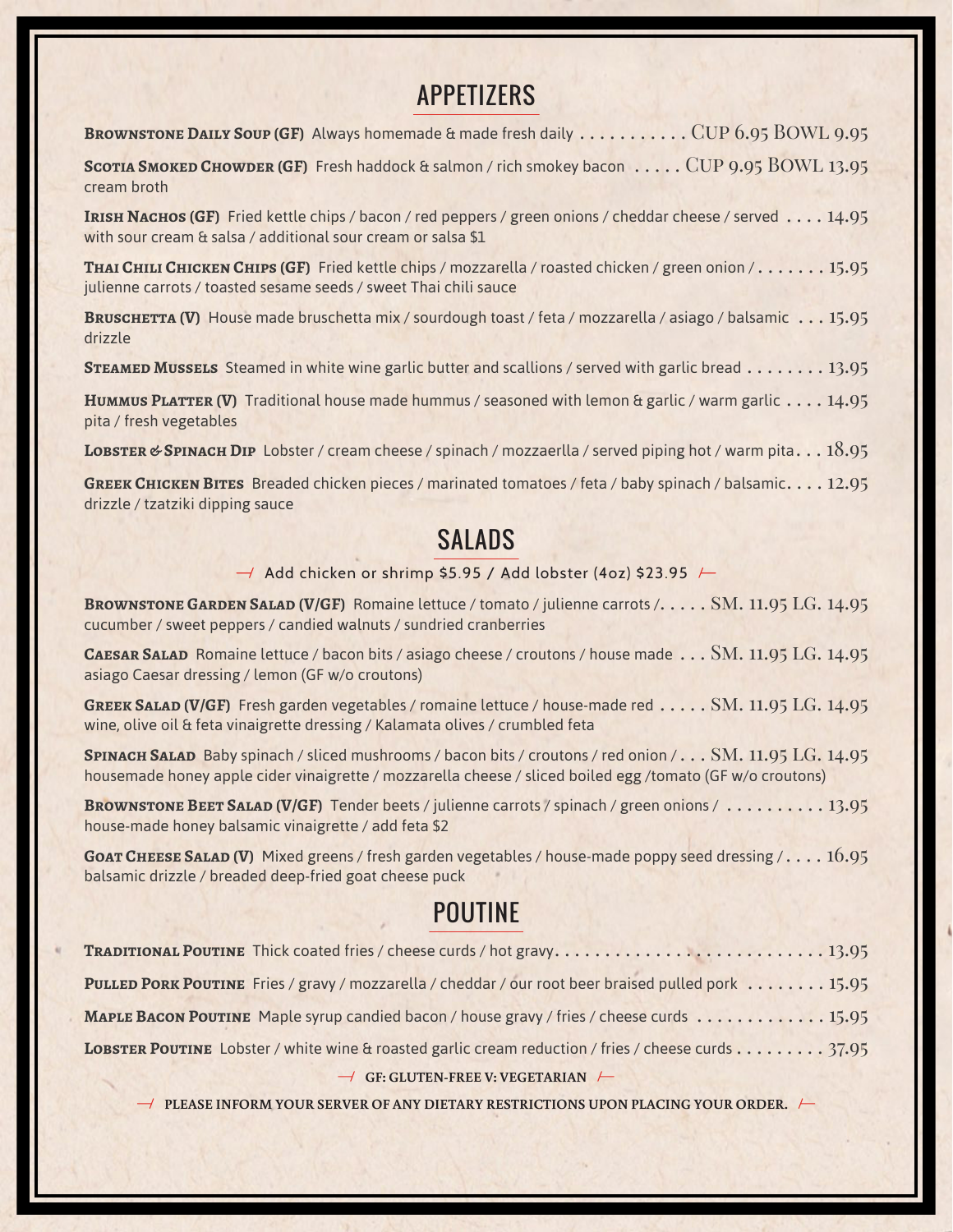# ENTRÉES

| <b>LOBSTER LINGUINE</b> Lobster / green onions / red peppers / white wine & roasted garlic cream sauce /. 37.95<br>served with garlic bread upon request                                                                       |
|--------------------------------------------------------------------------------------------------------------------------------------------------------------------------------------------------------------------------------|
| BAKED (GF) OR PANFRIED HADDOCK Fresh haddock fillet / vegetable medley / choice of potato or rice 21.95                                                                                                                        |
| BRAISED HADDOCK Pan-fried haddock / braised in a roasted garlic cream sauce / vegetable medley / 22.95<br>choice of potato or rice pilaf                                                                                       |
| FISH N'CHIPS Two pieces of haddock battered in our secret batter recipe served with fries / lemon / 17.95<br>house-made coleslaw / dill pickle                                                                                 |
| CHICKEN TIKKA MASALA Chicken / spiced curry tomato sauce / basmati rice / green & red peppers / 21.95<br>green onion / warm pita                                                                                               |
| <b>CHICKEN SOUVLAKI (GF)</b> Marinated skewered grilled chicken / rice pilaf / greek salad. 15.95<br>+ Additional skewer 4.50 / tzatziki available upon request                                                                |
| PAD THAI (GF) Traditional style / bean sprouts / carrots / onion / scallions / scrambled egg / crushed 16.95<br>peanuts / rice noodles / sweet, sour & savory sauce / Ask for mild, medium or hot / Add chicken or shrimp 5.95 |
| CHICKEN & ITALIAN SAUSAGE PENNE Chicken / Italian sausage / peppers / onions / penne pasta / rosé 21.95<br>tomato sauce / asiago cheese / served with garlic bread upon request                                                |
| <b>CHICKEN PARMESAN</b> Breaded chicken breast / rich tomato sauce / mozzarella and asiago cheese / 20.95<br>linguine Alfredo / onions / peppers / served with garlic bread upon request                                       |
| 16.95<br>PENNE AGLIO-E OLIO (V) Sautéed garlic & chilies in olive oil / stir-fried vegetables / penne noodles / feta<br>and asiago cheese / served with garlic bread upon request / add chicken or shrimp 5.95                 |
| SEAFOOD CASSEROLE (GF) Haddock / shrimp / scallops / cheesy mornay sauce / cheddar cheese / served<br>21.95<br>with vegetable medley & your choice of potato or rice pilaf                                                     |
| BROWNSTONE MAC N' CHEESE Macaroni noodles / sautéed mushrooms & onions / cheese sauce / crispy 16.95<br>bacon / green onions / served with choice of tossed salad, soup, or fries / add lobster 23.95                          |
| BBQ PULLED PORK MAC N' CHEESE Macaroni noodles / cheese sauce / our signature house-made BBQ. 20.95<br>pulled pork / cheddar cheese / green onions                                                                             |

**Greek Chicken Bites** Same as our appetizer, but with a bigger portion! Served over a full greek salad.. . . 17.95 Served with tzatziki upon request.

10 oz AAA CENTER CUT STRIPLOIN (GF) Served with vegetable medley & choice of potato or rice. . . . . . . 32.95 + Surf n' turf it with a skewer of shrimp 4.95 / add sautéed mushrooms or onions 2.50 each

# GOURMET THIN CRUST PIZZA

 $\rightarrow$  Gluten-free pizza crust \$3  $\rightarrow$ 

**Brownstone 5 Cheese Pizza** Pizza sauce / feta / goat cheese / mozzarella, asiago & cheddar / chili . . . . 16.95 flakes, oregano & basil. Great for sharing as an appetizer!

**Sausage & Fennel Pizza** Italian sausage / roasted fennel bulb / olive oil / red pepper / mushroom / . . . . 16.95 mozzarella & asiago cheeses (Sausage NOT GF)

**Smoked Chicken Chipotle Pizza** Chipotle mayo / sliced smoked chicken / red onion / sweet peppers . . 16.95 / mozzarella & asiago cheeses

**MEDITERRANEAN GRILLED VEGETABLE & FETA PIZZA (V)** Zesty tomato sauce / grilled peppers / onions / 16.95 mushrooms / zucchini / feta & asiago cheese / baked until crispy